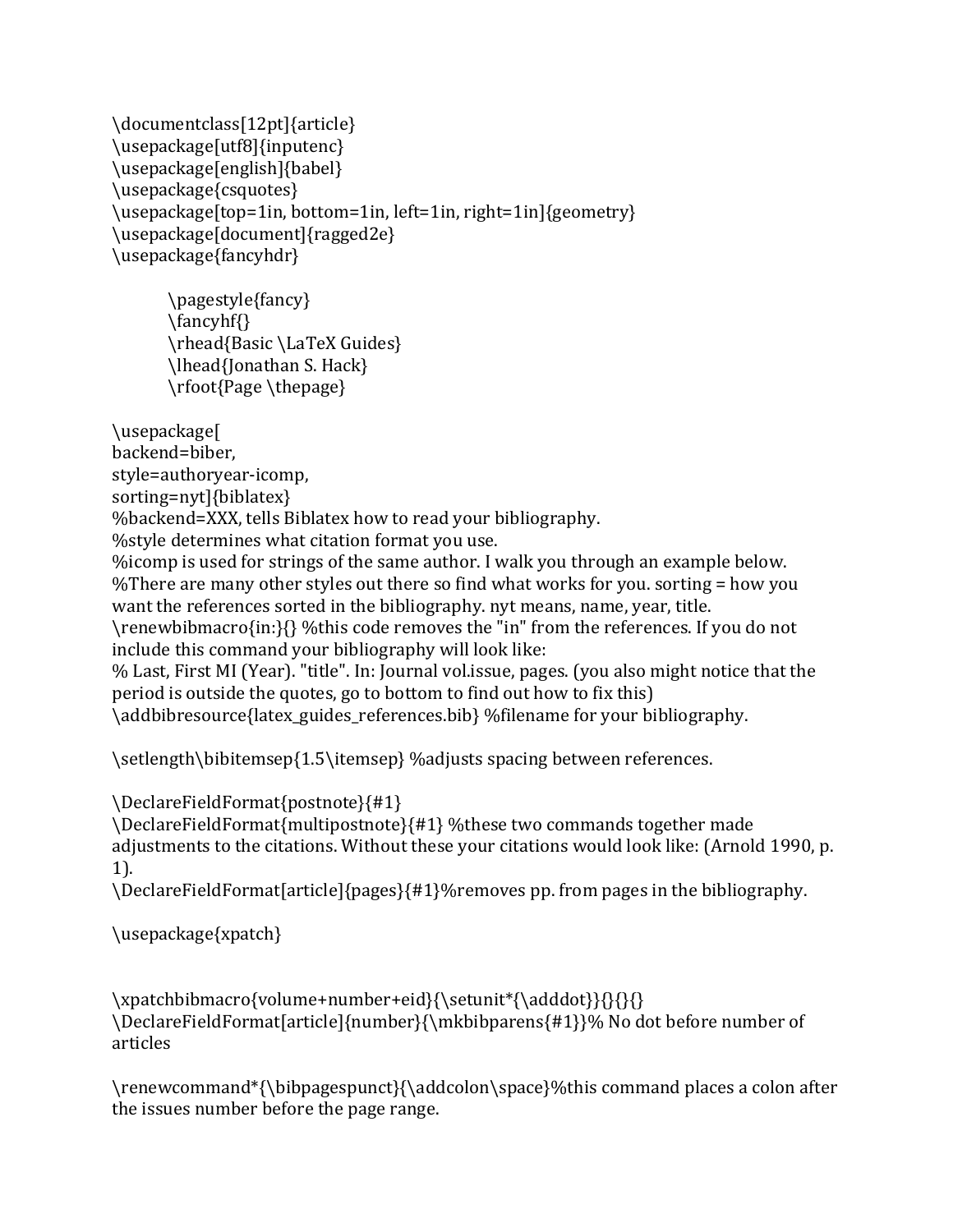\AtEveryBibitem{\clearfield{number}} %removed the issue number from the references

\begin{document}

\begin{center} \Large \textbf{APSR Style References Using Biblatex} \end{center}

This guide will help you begin to familiarize yourself with  $\text{Biblatex}$ . This package is designed to give you greater control over, and make it easier to customize, your bibliography. Since \texttt{Biblatex} has so many \textit{MANY} options this guide will only cover some basics. If you want more information I invite you to read the 253 page document that runs through all there is to know about the package. You can find the documentation at:

\hfill \break

http://mirror.ox.ac.uk/sites/ctan.org/macros/latex/contrib/biblatex/doc/biblatex.pdf \hfill \break

Since \texttt{Biblatex} has many more features and customizable aspects you should take a look at the annotation in the code for this guide sheet. Now, let's make some pretty citations.

\justify 

\noindent This command produces citations with author, year, and page all at the end of the sentence (example): $\setminus \setminus$ 

\begin{itemize}

\item This leads us to ask, ``why would Congress first deliver narrowly concentrated benefits to some groups in society and then suddenly switch sides, imposing costs on the previously favored group and delivering benefits to those whom it had long neglected?" \parencite[][33]{Arnold1990}.

\end{itemize}

\noindent This command creates a string of citations (example): \begin{itemize} \item At the state-level, legislatures implement policies adopted by neighboring states \parencite[][]{Arnold1990, Bailey2011, Bartels2009}. \end{itemize}

\noindent Let's say you want to cite the same author but from different articles. In the code you'll notice that part of the bibliography setup there is a command "\texttt{icomp}" this allows you to cite the same author multiple times with repeating the authors name. To illustrate this I have two examples below: \begin{itemize}